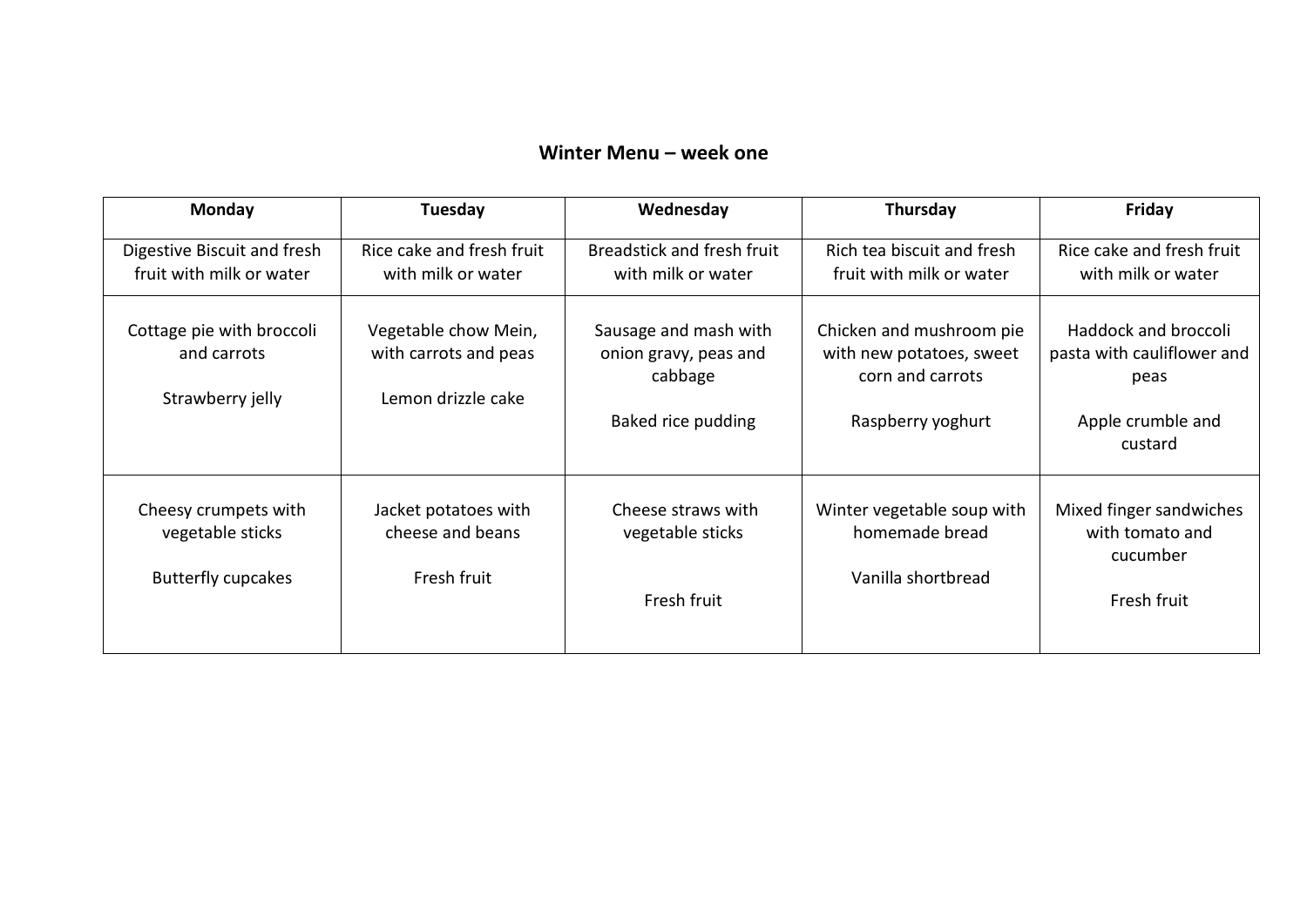## **Winter menu – week two**

| Monday                                                              | Tuesday                                                                             | Wednesday                                                                 | Thursday                                                       | Friday                                                                     |
|---------------------------------------------------------------------|-------------------------------------------------------------------------------------|---------------------------------------------------------------------------|----------------------------------------------------------------|----------------------------------------------------------------------------|
| Digestive Biscuit and fresh<br>fruit with milk or water             | Rice cake and fresh fruit<br>with milk or water                                     | Breadstick and fresh fruit<br>with milk or water                          | Rich tea biscuit and fresh<br>fruit with milk or water         | Rice cake and fresh fruit<br>with milk or water                            |
| Sausage and tomato linguine<br>with broccoli and peas<br>Lime jelly | Lasagne, green cabbage<br>and carrots<br>Apple and blackberry<br>crumble with cream | Chunky vegetable chilli with<br>rice, carrots and broccoli<br>Ice cream   | Fish pie with peas and sweet<br>corn<br>Fromage frais yoghurts | Chicken pot pie with mash<br>Cabbage<br>Date pudding                       |
| Cheese and onion quiche<br>with vegetable sticks<br>Lemon muffins   | Mixed Finger sandwiches<br>with tomato and cucumber<br>Fresh fruit                  | Ham and cheese pin wheels<br>with tomato and cucumber<br>Ginger bread men | Beans on toast<br>Fresh fruit                                  | Roasted pepper and<br>tomato soup with<br>homemade bread<br>Raisin cookies |